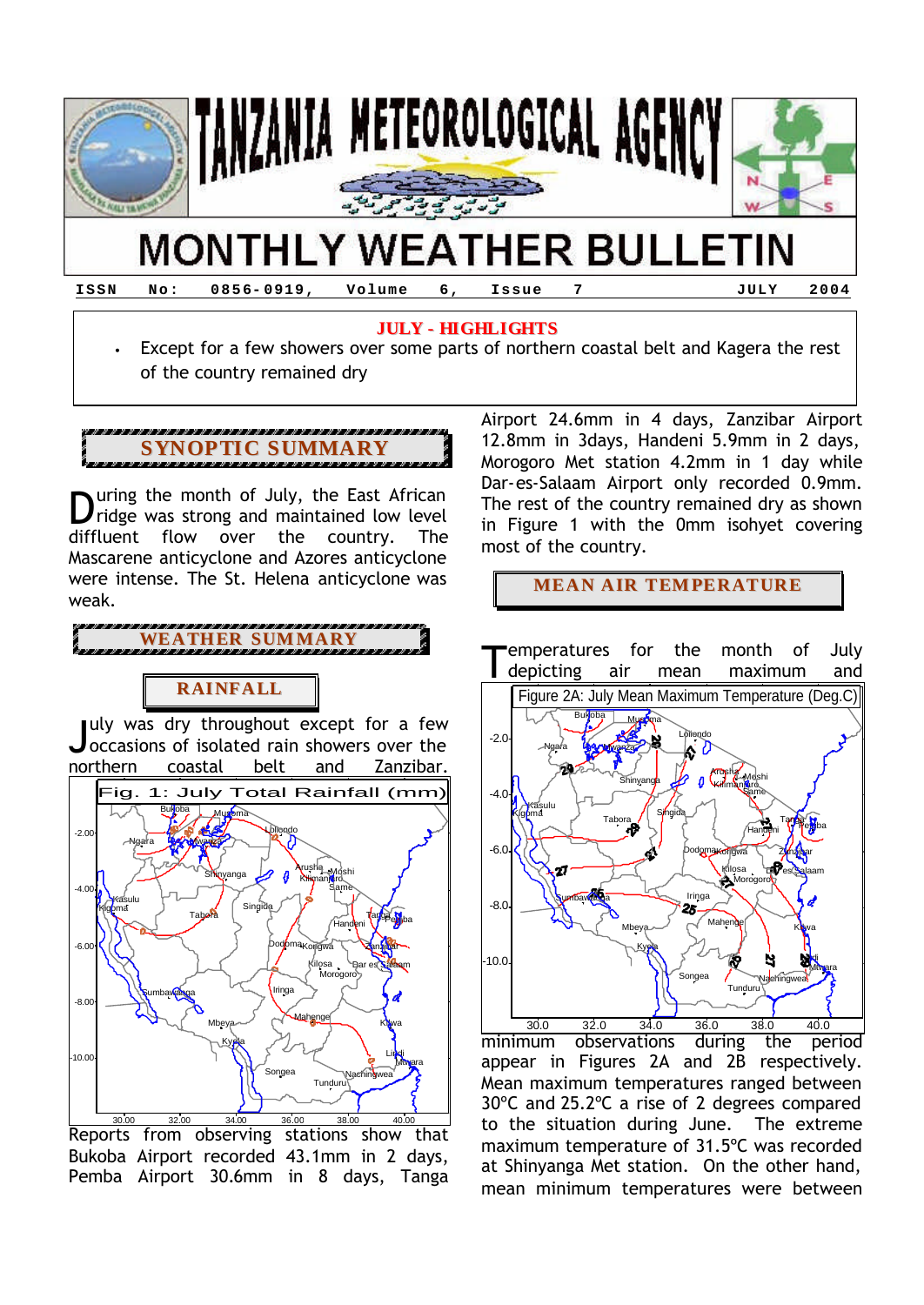### **Volume 6, Issue 7 July 2004**

23.1 to 24 °C a 5.6°C overall rise compared to June temperatures. But extreme minimum temperature was



recorded at Mbeya A/P as 5.6ºC.

**SUNSHINE HOURS**

ncreased durations of mean sunshine hours occurred across the country ranging from 8  $\overline{\phantom{0}}$ 



Letthe 30.00 32.00 34.00 36.00 38.00 38.00 40.00 Just about 11 hours/day as shown in Figure 3 indicating an increase by 2 hours compared to the June situation. Clear skies covered most of the country accounting for more durations of insolation.

## **MEAN DAILY WINDSPEED**

ean wind run across the country during the onth of July from observations at a height of about 1.5 meters ranged from M



 4m/s to a maximum of 8m/s during July as shown in Figure 4.

Relatively stronger wind speeds appear over the coastal belt at 8m/s and over the localized inland area in Shinyanga.